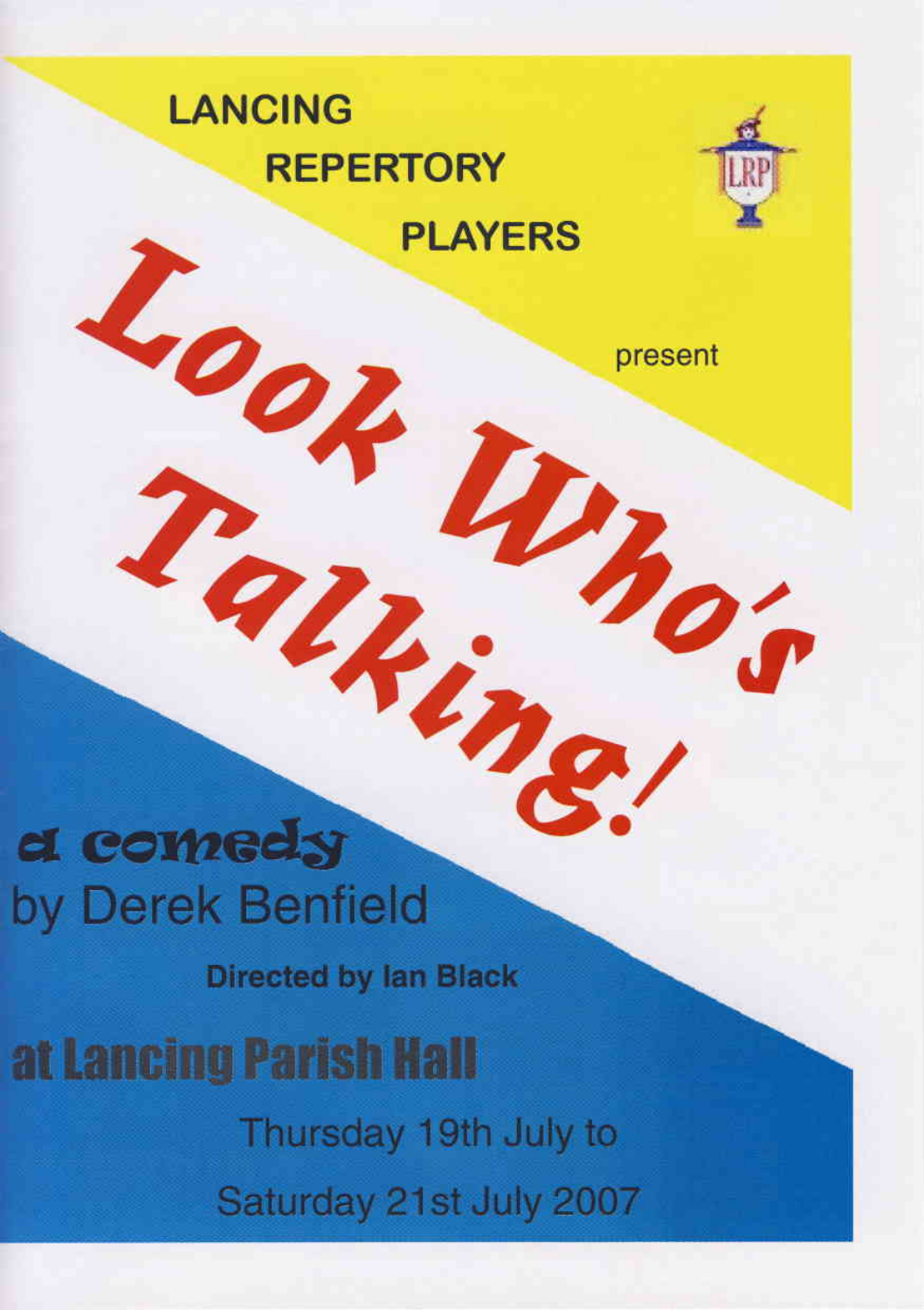# Directors' Message



Derek Benfield, writer of "Look Who's Talkingl" may be better known as the husband of Hetty Wainthropp in the TV series. But here he has created a charming and very funny farce. Based on incidents, misunderstandings and loyalries all building together into a scenario full of humour

The play is set in 1980's middle England. with the trappings of middle class life, on a summer Sunday,. But this does not turn out to be a normal Sunday for Sheila and Andrew, or any of the

visitors who end up at their home.

This play has been interesting to produce with characters who have more about them than may first appear.

We welcome Richard Greenhorn, who has joined us for this production in the part of Brian and Tracy Bowdery, in her second part with Lancing Rep, as Carole, Our stalwarts Philip Norton, Marlene Tincknell and Wendy Dowse appear as Andrew, Sheila and Jane. Not forgetting the crucial work behind the scenes from the stage crew, set design/construction and front of house teams.

For my part this is the first play I have directed with Lancing Rep. It has been fun and I hope you enjoy watching it. And try not to miss the reference to cheese footballs in Act Two.

Lan Black

## **Future Production Dates**

The "Rep" will be presenting the following at Lancing Parish Hall:-

#### FATHER'S DAY

A Play by Eric Chappell To be Directed by Julie Petrie llth to 13th October 2007

# goldilocks and the Three Bears

a Pantomime Director - Denise Fawke 10th to 12th January  $2008$ 



Bookings: 01903 820019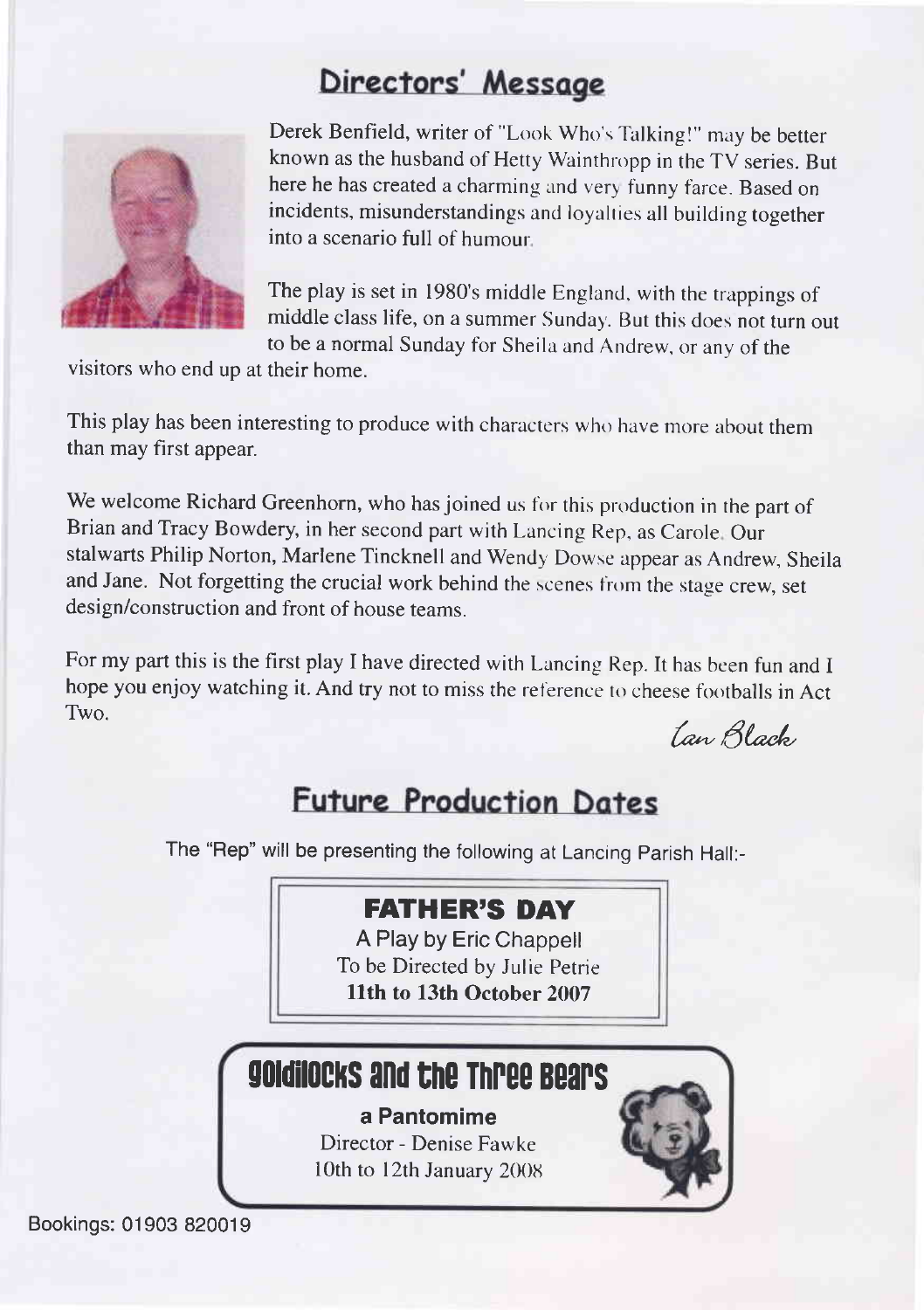### About The Play

Sheila and Andrew, a devoted middle-aged couple, are settling down to a normal, relaxed Sunday. Andrew is digging in the garden and Sheila is preparing lunch while waiting for her old friend to join them. But then two totally unexpected visitors wander into this idyllic country scene, with disturbing and riotous results.

Brian, who Sheila met fleetingly the week before, hints that their relationship had gone a good deal further than a glass or two of red wine: and Carole, Andrew's pretty secretary, seems all set for a naughty assignation in Italy.

Sheila and Andrew each begin to weave an elaborate web of lies and half-truths to hide their own possible infidelities, unaware that the other is doing precisely the same thing. This leads to a complicated and hilarious series of misunderstandings and mistaken identities.



The play takes place sometime in the 1980s and the scene throughout is the drawing room of Sheila and Andrew's comfortable home in the country.

Act I. A Sunday morning in the summer

#### INTERVAL

Act ll. The same. A few minutes later.

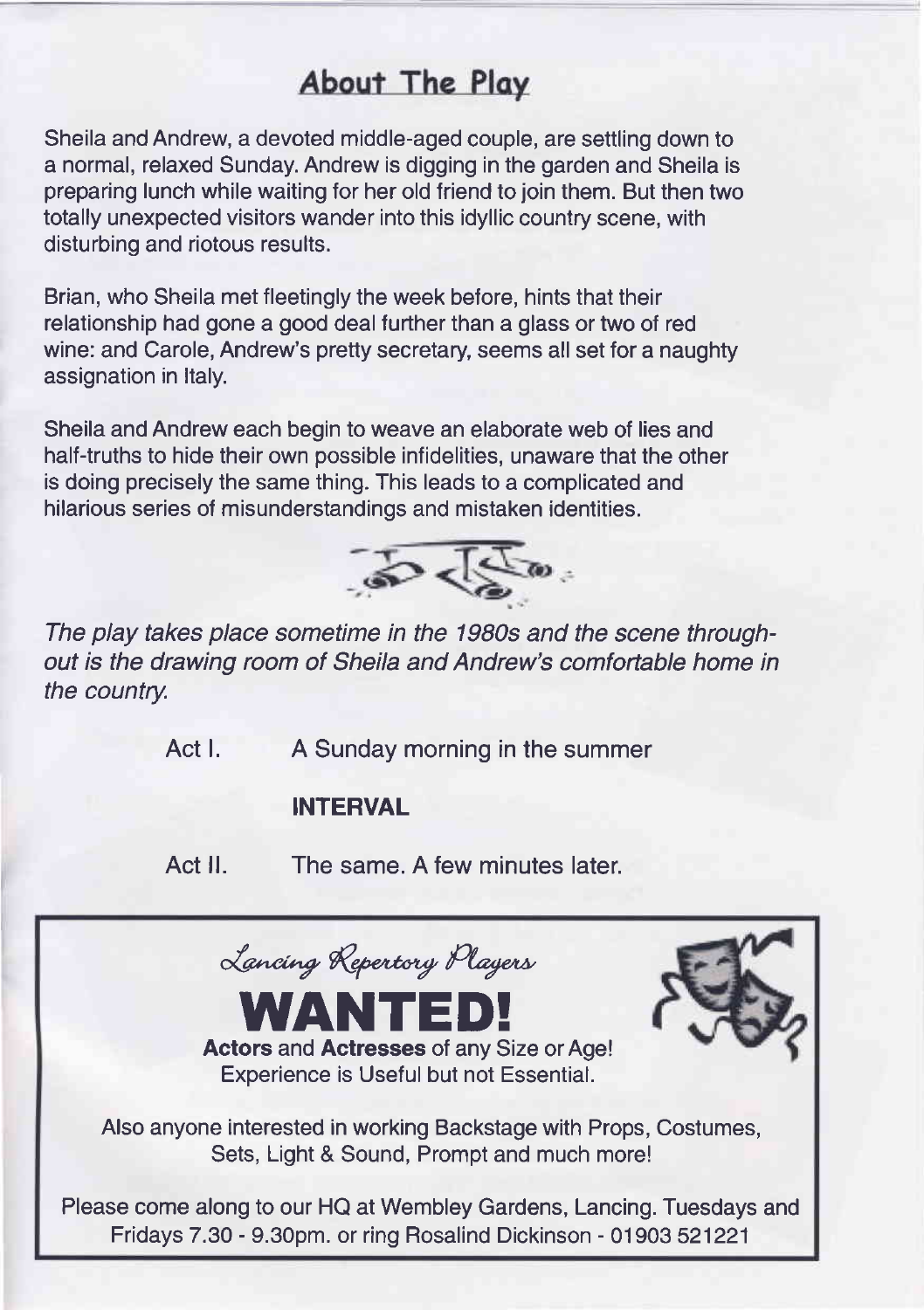### The Cost

Marlene Tincknell who plays Sheila the wife.

Richard Greenhorn who plays Brian -Sheila's "friend".

> Philip Norton who plays Andrew - the husband.

**Tracy Bowdery** who plays Carole - Andrew's pretty secretary.

> Wendy Dowse who plays Jane, a school friend of Sheila.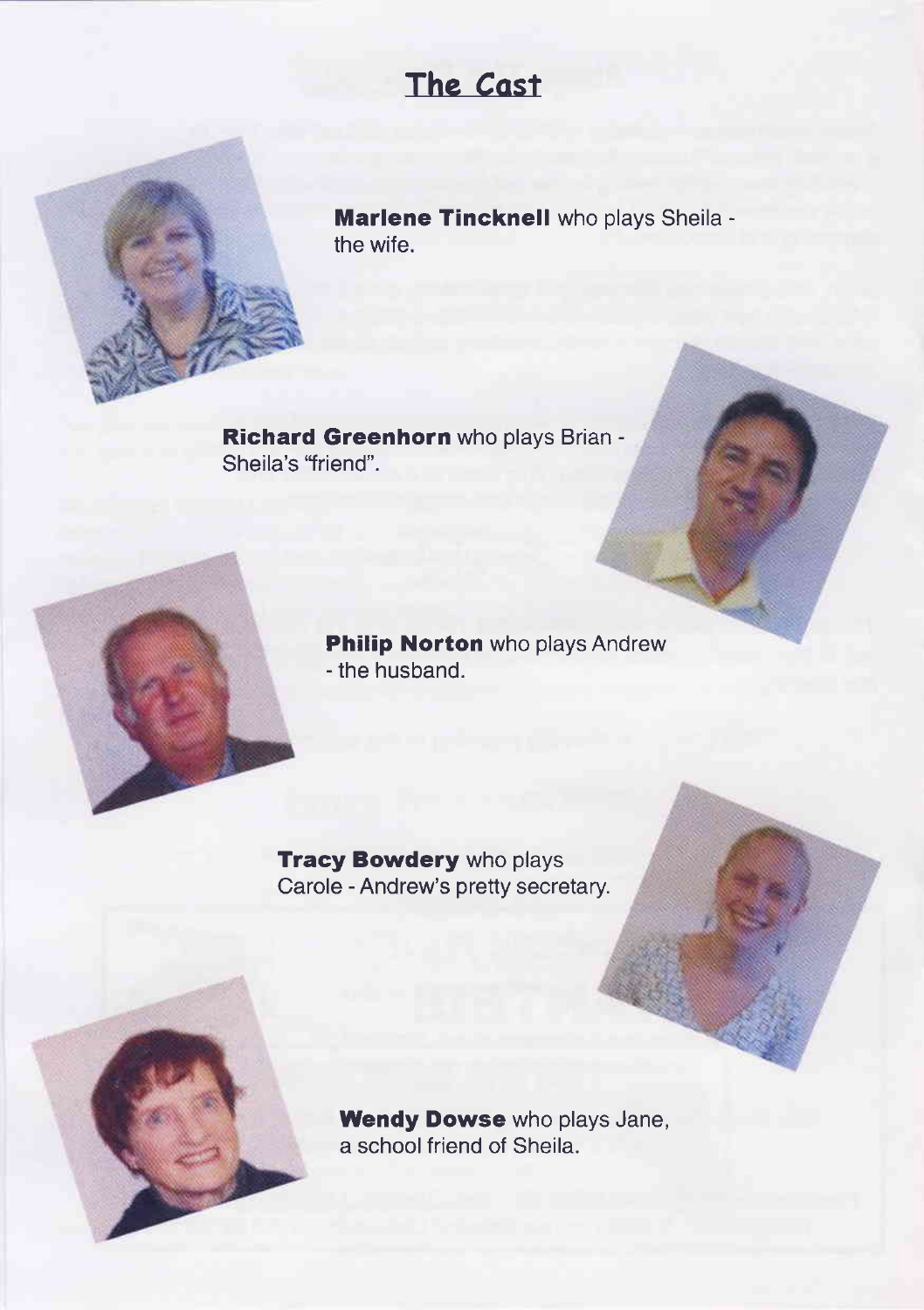# Behind The Scenes



| Director------------------------- | <b>Ian Black</b>                                             |
|-----------------------------------|--------------------------------------------------------------|
| Stage Manager ----------------    | Jonathan French                                              |
| Continuity ---------------------  | <b>Wendy Norton</b>                                          |
| Set Design---------------------   | <b>Karen Howell</b>                                          |
| Set Construction-------------     | Karen Howell, Mary MacPherson<br>Marion Taylor, Peter Taylor |
| Lighting -----------------------  | <b>Matthew Cumber</b>                                        |
| Front of House Manager ---        | <b>Rosalind Dickinson</b>                                    |
| Props --------------------------  | Joan Pimm                                                    |
| Box Office -------------------    | Jean Sarfas                                                  |
| Refreshments------------------    | Marion Taylor                                                |
| Publicity / Programmes ----       | Peter & Marion Taylor                                        |

### Speciol Notes

Refreshmenfs will be available during the Interval when the Raffle will also be drawn.

Please remember to SWITCH OFF your MOBILE PHONES. No photography is allowed during the perfomance.